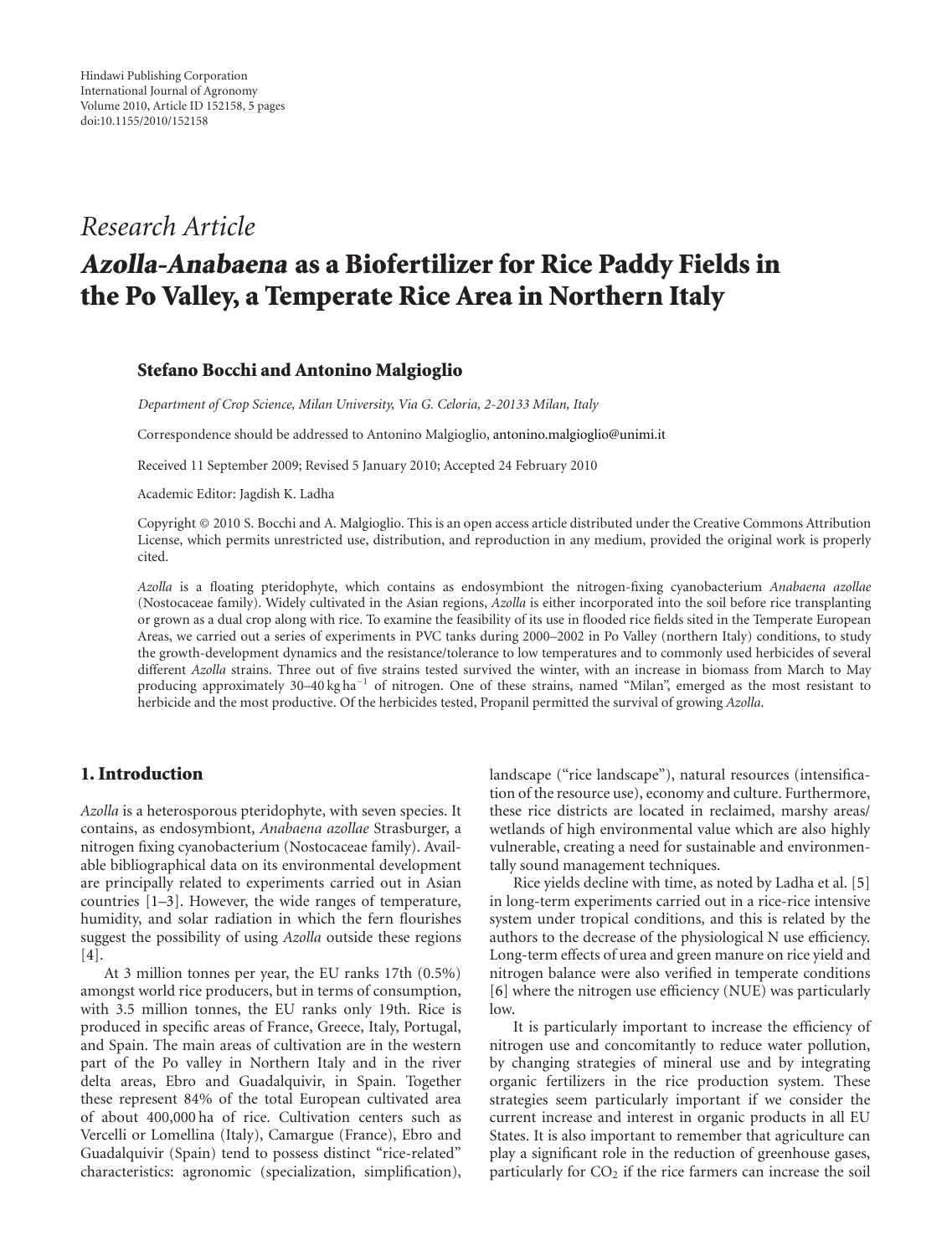stable organic matter and treat agricultural soils as powerful carbon sinks.

In order to make use of the *Azolla* fern as a practicable biofertilizer even in the high latitudes of the Rice Temperate Areas of Europe, research is required for identifying fern strains with good resistance to both low winter temperatures and to alternating day/night temperatures in spring before the rice sowing period, and to be able to produce the needed quantities to be incorporated in the soil. Moreover, to use the fern as a biofertilizer in conventional farming, not just in organic farming, some resistance to the most popular herbicides is required. In other words, the fern should reach a good growth rate during spring, with a high percentage of nitrogen, and should be quite resistant to the most common herbicides used in the rice areas. Until now, most of the upto-date research on *Azolla* in rice has been carried out in tropical or subtropical environments [7–9] and there are only a few reports from temperate ones [10, 11].

Therefore, this study was carried out in a temperate environment, aimed at (a) comparing different *Azolla* strains, chosen on the basis of their resistance to low temperatures, (b) analysing the spring growth rate of the most resistant one, (c) determining the concentration of N in the *Azolla* before the sowing of rice to evaluate it as rice biofertilizer, and (d) assessing the morphological modification of *Azolla* in response to treatments with three kinds of commonly used herbicides.

#### 2. Materials and Methods

*Azolla filiculoides* strains considered resistant to low temperatures were acquired from the Biofertilizer Germplasm Collections (BGC) of  $N_2$  fixing organisms of the I.R.R.I. (International Rice Research Institute) in the Philippines.

The four BGC strains were compared with another ("Milan") which had previously acclimatized, over several years, to the environmental conditions of the Milan-Pavia province in Italy, located in the European Rice Belt (latitude  $45^\circ$  N).

The winter experiment, carried out to evaluate cold resistance through growth analysis of the 5 strains, started on Dec. 6th 2000, approximately 50 days after the arrival of the new strains at the experimental site, in a field near the University of Milan.

The study was carried out in PVC tanks (30 cm h  $\times$  50  $\times$ 40), each containing 10 L of IRRI nourishing solution [7], in deionized water, situated at ground level and protected from rain and snow by a transparent plastic roof located 3-meters above the water surfaces.

Tanks were arranged in three replicates per strain and set in a completely randomized block design. 30 g of fern were introduced into each tank and the fresh weight was measured every 15 days, until May 23rd 2001 (168 days). Before weighing, the fern was dried with blotting paper. During the entire period, the water lost through evapotranspiration was replenished every day with deionized water and the nutrient content in the solution was continuously controlled and maintained at a constant level.

In all cases, growth proceeded without reaching a surface-limiting condition, where an increase of thickness, due to the leaf growth, could have changed growth dynamics. Total Nitrogen and Carbon contents were determined through dry combustion of 2–8 mg samples, previously oven dried for 4 hours at 105◦C, by means of an elementary NC analyzer (Thermo Quest 1500).

The sample, enclosed in a tin cap, is released from an auto sampler in an oxidation column at 1020◦C in a helium current; oxygen is then injected to allow instantaneous combustion of the sample.

The Nitrogen and Carbon concentrations in the samples were calculated from the relative area of peaks in the chromatographic traces, using a calibration curve obtained by subjecting a known material, atropine and grapevine leaves, to standard analyses.

Phosphorus concentration was also analyzed for each tank in order to estimate the P uptake relative to *Azolla* growth as a guide for the programming of additions to the medium. Observations of morphological variation were carried out to associate the relevant data to the increase of biomass. Variation in colour from green to red to tawny, together with the leaf dimensions and the surface covered by the plants, was used as a stress index.

Based on the results obtained in the first experiment, the most low-temperature resistant strain "Milan" was selected as it showed the highest increase of biomass. This strain alone was used for the second and third experiments. The growth in spring conditions was tested in the following year, in order to assess the potential of *Azolla* as a biofertilizer at high latitudes in terms of quantity. Five PVC tanks were prepared by adding 10 g of *Azolla* to the growth medium, IRRI nourishing solution, and exposed to external environmental conditions for 37 days, from Mar. 22nd to Apr. 28th 2002. Water lost by evapo-transpiration was replaced with deionized water every day.

Fresh weight was evaluated every seven days and weight determinations were made after drying *Azolla* biomass with blotting paper.

Finally, in a third separate experiment started on Mar. 29th 2002, the same Milan strain was used to assess resistance to the herbicides. The most popular herbicides, Oxadiazon, Propanil, and Cinosulfuron, were distributed on the fern at the rates usually used in the field.

The first two herbicides, normally distributed in nonflooded soil conditions, were applied to vessels  $(4 \text{ cm h} \times$  $14 \text{ cm} \times 18 \text{ cm}$  containing 2 cm depth of water-saturated soil, whilst the third, typically used in flooded rice fields, was applied in a PVC tank (30 cm h  $\times$  50  $\times$  40  $\times$ ), filled with 3-4 cm of soil and 5 cm of water over the soil in which the *Azolla* was floating.

For the treatments on soil, 10 g of *Azolla* were inoculated into every vessel, and for the treatment in water we used 20 g in every tank, because the volume of the latter was greater than that of the former.

The *Azolla* cultures were prepared the day before the treatment, which was carried out with a small atomizer, using a dose of 2 L ha−<sup>1</sup> for Oxadiazon, 6 and 12 L ha−<sup>1</sup> for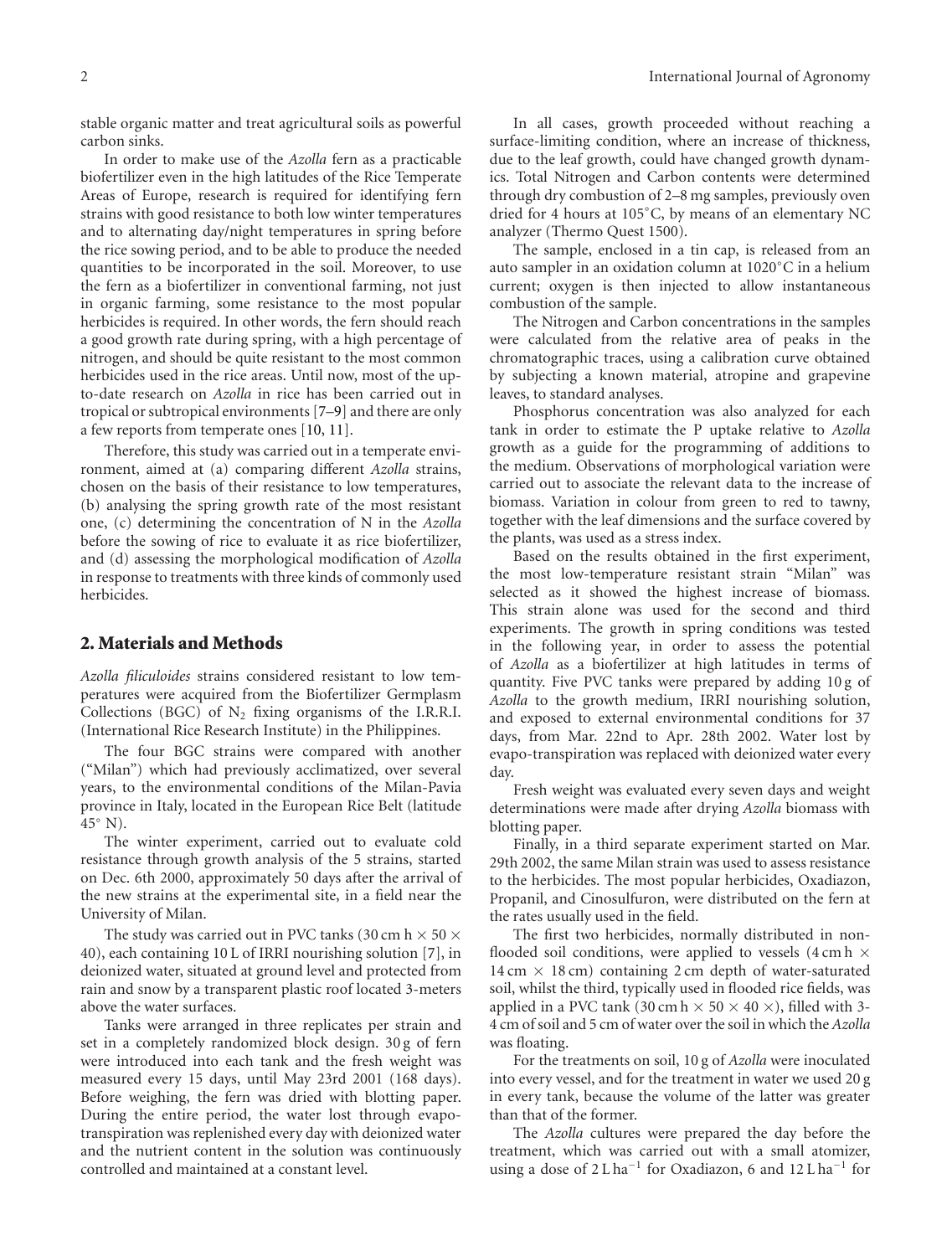

FIGURE 1: Fresh weight RGR (Relative Growth Rate) =  $\langle \text{ln}w_2$ lnw<sub>1</sub>)/( $t_2 - t_1$ ) of the five strains. Experiment started on Dec. 6th 2000. Every RGR is calculated on a two-week period, the end of which is reported in *x*-axis. Bars represent standard deviation. (a) A progressive decrease of leaf dimensions was registered in all strains, associated with accumulation of anthocyanins.

Propanil, 150 and 200 g ha<sup>-1</sup> for Cinosulfuron. A randomized block design with three replications was used, including three vessels and three tanks for control.

For the water floating samples, after drying on blotting paper, the biomass was weighed. For the humid soil sample, biomass variations were estimated from measurements of total leaf surface area. Both, weigh and estimation where made after 7 and 15 days.

Nitrogen and Carbon analyses were carried out as described before.

#### 3. Results

*3.1. Experiment 1 (Winter Low Temperature Resistance).* Biomass increase, rates of growth (RGR) and survival at winter temperatures of the five strains from Dec. 2000 to May 2001 are shown in Figure 1.

A progressive decrease of leaf dimensions was registered in all strains, associated with accumulation of anthocyanins. As time passed, the Japan and Italy strains assumed a tawny colour (an indicator of drying preceding death). After 126 days from the beginning of the experiment, on the Apr. 11th 2001, these strains were eliminated from the experiment.

TABLE 1: Means and Standard Deviations of Carbon and Nitrogen contents (d.w.%) and C/N ratio in *Azolla* strains from Dec. 2000 to May 2001. We observed high quantities of Nitrogen in the leaves of the Japan and Italy strains; it was probably related to the decrease of its biomass during our test. The Milan strain showed lower Nitrogen content, but a good C/N ratio associated with a high RGR (see Figure 1).

| <b>Strains</b> |      | % $C$  | $\%N$ | C/N    |
|----------------|------|--------|-------|--------|
| Milan          | mean | 38.854 | 2.581 | 15.582 |
|                | std  | 1.66   | 0.48  | 2.58   |
| Sweden         | mean | 37.722 | 2.097 | 18.166 |
|                | std  | 2.04   | 0.18  | 1.73   |
| Germany        | mean | 38.244 | 2.248 | 17.165 |
|                | std  | 1.87   | 0.18  | 1.60   |
| Italy          | mean | 40.374 | 2.631 | 15.606 |
|                | std  | 0.98   | 0.33  | 2.08   |
| Japan          | mean | 41.294 | 3.025 | 14.336 |
|                | std  | 1.26   | 0.59  | 3.66   |

Table 2: Temperatures and RH% during the course of the experiment, from Mar 22nd to Apr. 28th 2002. Increase of *Azolla* biomass is somewhat dependent on air humidity as at less than 60% of relative humidity, the fern becomes dehydrated and fragile. During the experiment, the RH% dipped below this critical level for a brief period.

| Period            | Mean T<br>°C day | Mean T<br>°C night | Mean<br>RH% day | Mean RH%<br>night |
|-------------------|------------------|--------------------|-----------------|-------------------|
| 22 Mar. - 29 Mar. | 11.7             | 7.8                | 71.1            | 78.4              |
| 30 Mar.-05 Apr.   | 10.4             | 7.4                | 71.4            | 84.2              |
| 06 Apr.-12 Apr.   | 12.0             | 8.9                | 64.5            | 79.1              |
| 13 Apr.-19 Apr.   | 12.0             | 10.1               | 76.1            | 84.1              |
| 20 Apr. - 26 Apr. | 18.0             | 14.3               | 56.5            | 67.3              |

By the second half of April, the leaf dimensions of the remaining strains were comparable to those at the outset of the experiment, with the leaves of the Milan strain bigger than those of the Sweden and Germany strains.

Temperature and biomass increase were clearly correlated ( $r = 0.6$ <sup>\*\*</sup>–0.7<sup>\*\*</sup>) for the Milan and Germany strains whereas the correlation index for the Sweden strain is lower and not significant.

Table 1 shows Carbon and Nitrogen content, and C/N ratios in *Azolla* strains. We observed high quantities of nitrogen in the leaf of the Japan and Italy strains, which appeared to be related to the decrease of its biomass during our test. The Milan strain showed lower nitrogen content, but a good C/N ratio associated with a high RGR (Figure 1).

*3.2. Experiment 2 (Spring Growth Analysis on Milan Strain).* Fern biomass increased linearly from March 22nd to April 19th (28 days), followed by a more rapid growth until April 28th (Figure 2).

Table 2 shows the mean temperatures and RH% during the course of the experiment. Increase of *Azolla* biomass is somewhat dependent on air humidity, as at less than 60%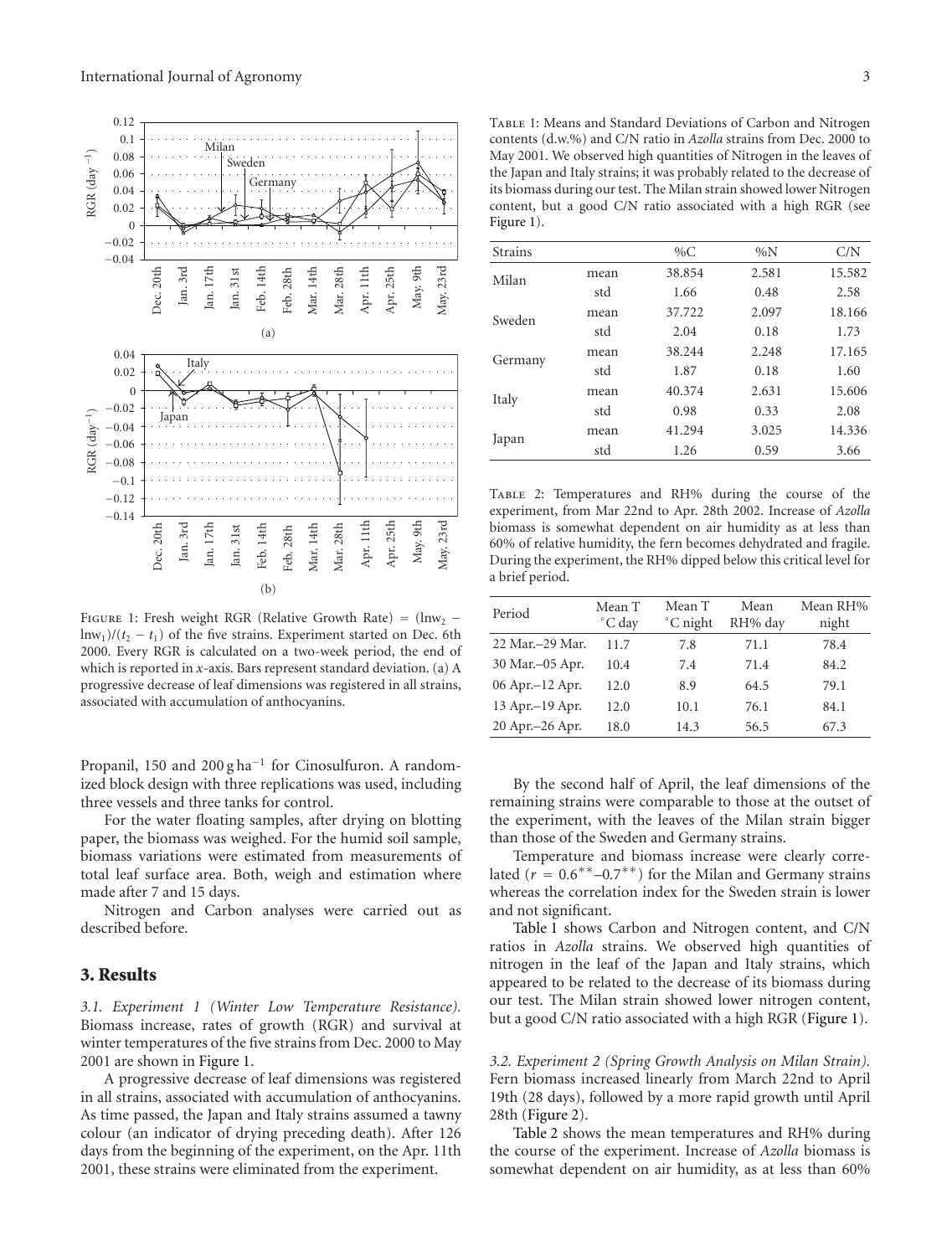Table 3: Herbicide treatment, Analysis of Nitrogen and Carbon, expressed as d.w. % and fern morphology. *Azolla* treated directly with herbicides becomes generally stressed, with an associated decrease in N and C content until death ensues. Treatments with 6L/ha of Propanil and Oxadiazon were, from the outset, deleterious for Nitrogen and Carbon accumulation. Treatment with 200 g/ha of Cinosulfuron initially caused no change or only a slight increase in Nitrogen and Carbon content. At 13 days, the fresh weight of the samples treated with Cinosulfuron, had shown slight increase of biomass (initial inoculum = 20 g on Mar. 29th). However, after this intermediate phase Cinosulfuron caused a progressive deterioration leading to the death of the fern. Only Propanil 6 L ha−<sup>1</sup> treatment allowed 60% of plants to survive, albeit with reduced quantities of fixed Nitrogen. Leaflet surface: 1 *>* 2 *>* 3 *>* 4. We could weigh only floating samples, in Cinosulfuron treatment. The results of ANOVA (data not showed) performed on the nitrogen and carbon content and their ratio, in the herbicide treated samples show significant difference between treatments for the nitrogen and carbon contents, while differences in C/N ratios are less marked. Table shows LSD (Least Significant Difference).

| Samples/treatment                                      | Apr. 3rd        |                      |                 | Apr. 10th |                      | Apr. 17th       |           |             |      |             |             |
|--------------------------------------------------------|-----------------|----------------------|-----------------|-----------|----------------------|-----------------|-----------|-------------|------|-------------|-------------|
|                                                        | Dead<br>plant % | Leaflet<br>dimension | Dead<br>plant % | Weight    | Leaflet<br>dimension | Dead<br>plant % | N<br>mean | Std<br>$\%$ | mean | Std<br>$\%$ | C/N<br>mean |
| W/O treatment on wet soil                              | $\mathbf{0}$    |                      | $\mathbf{0}$    |           |                      | $\overline{0}$  | 3.6       | 6.0         | 32.4 | 5.1         | 9.0         |
| $OXADIAZON 2Lha-1$ on wet soil                         | $\mathbf{0}$    | 3                    | >50             |           | 3                    | 100             | 2.1       | 4.8         | 26.3 | 2.7         | 12.5        |
| PROPANIL 6 L ha <sup><math>-1</math></sup> on wet soil | <10             | 2                    | $<$ 20          |           | 2                    | 40              | 1.8       | 16.7        | 23.6 | 14.0        | 13.1        |
| PROPANIL $12$ L ha <sup>-1</sup> on wet soil           | >50             | 4                    | 90              |           | 4                    | 100             | 2.5       | 8.4         | 27.5 | 6.9         | 11.2        |
| W/O treatment, floating                                | $\mathbf{0}$    |                      | $\mathbf{0}$    | 44 g      |                      | $\overline{0}$  | 3.2       | 6.2         | 35.5 | 5.9         | 11.1        |
| CINOSULFURON 150 g ha <sup>-1</sup> , floating         | $\Omega$        |                      | 50              | 27 g      |                      | 100             | 3.4       | 5.1         | 37.1 | 3.8         | 10.9        |
| CINOSULFURON 200 g ha <sup>-1</sup> , floating         | $\mathbf{0}$    |                      | 50              | 21 g      | 1                    | 80              | 3.8       | 1.5         | 38.3 | 1.2         | 10.2        |
| <b>LSD</b>                                             |                 |                      |                 |           |                      |                 | 1.41      |             | 6.1  |             |             |



Figure 2: Increase of *Azolla* biomass of Milan strain, expressed as f.w. RGR (Relative Growth Rate) =  $(\ln w_2 - \ln w_1)/(t_2 - t_1)$ , calculated every seven days from Mar. 22nd to Apr. 28th 2002. Every period of which RGR is calculated, is reported on *x*-axis. The extreme of the date intervals is included. The bars represent the standard deviation. Fern biomass increased linearly until 19 April, followed by a more rapid growth until 28 April.

relative humidity, the fern becomes dehydrated and fragile. During the experiment, the RH% dipped below this critical level for a brief period.

The growth rate measurements are important in the estimation of the amount of *Azolla* required to inoculate rice paddies and to provide a sufficient nitrogen contribution  $(25–30 \text{ Kg ha}^{-1}).$ 

Assuming inoculation two months before rice seeding in March, and growth rates comparable to those obtained here, to give a cover of 15 tha−<sup>1</sup> (fresh weight), an inoculum of 600 kg (f.w.) would be required per hectare of rice paddy. Such an inoculum would necessitate approximately  $450 \text{ m}^2$ of "nursery bed" surface area. However, when surface area is limiting, the fern will often grow as two or even three

layers, potentially allowing the use of a nursery area around 100 meters in length and two meters wide. Finally, it should be noted that this study was performed during a relatively cold spring season. It can thus be assumed that *Azolla* growth would often be faster than that observed in this study.

*3.3. Experiment 3 (Herbicide Resistance).* The results of ANOVA performed on the nitrogen and carbon content and their ratios, in the herbicide treated samples, show that significant differences between treatments were noticeable for the nitrogen and carbon contents, while differences in C/N ratios are less marked.

Herbicide treatments (Table 3) generally caused stress, with an associated fall in N and C content until death ensued. Treatments with 6 L/ha of Propanil and Oxadiazon were, from the outset, deleterious for nitrogen and carbon accumulation. Treatment with 200 g/ha of Cinosulfuron initially caused no change or only a slight increase in nitrogen and carbon content. At 13 days, the fresh weight of the samples treated with Cinosulfuron had shown slight increase of biomass in respect to initial inoculum. However, after this intermediate phase, Cinosulfuron caused a progressive deterioration leading to the death of the fern. Only Propanil 6 L ha−<sup>1</sup> treatment allowed 60% of plants to survive, albeit with reduced quantities of nitrogen fixed.

We could weigh only floating samples in the Cinosulfuron treatment, while for Propanil and Oxadiazon, we decided to divide the leaflet surface area into four categories (from 1 to 4 where 1 *>* 2 *>* 3 *>* 4). The results of ANOVA (data not shown) performed on the nitrogen and carbon contents and their ratios in the herbicide treated samples show significant differences between treatments for the nitrogen and carbon contents ( $P \leq .01$ ), while differences in C/N ratios are less marked.